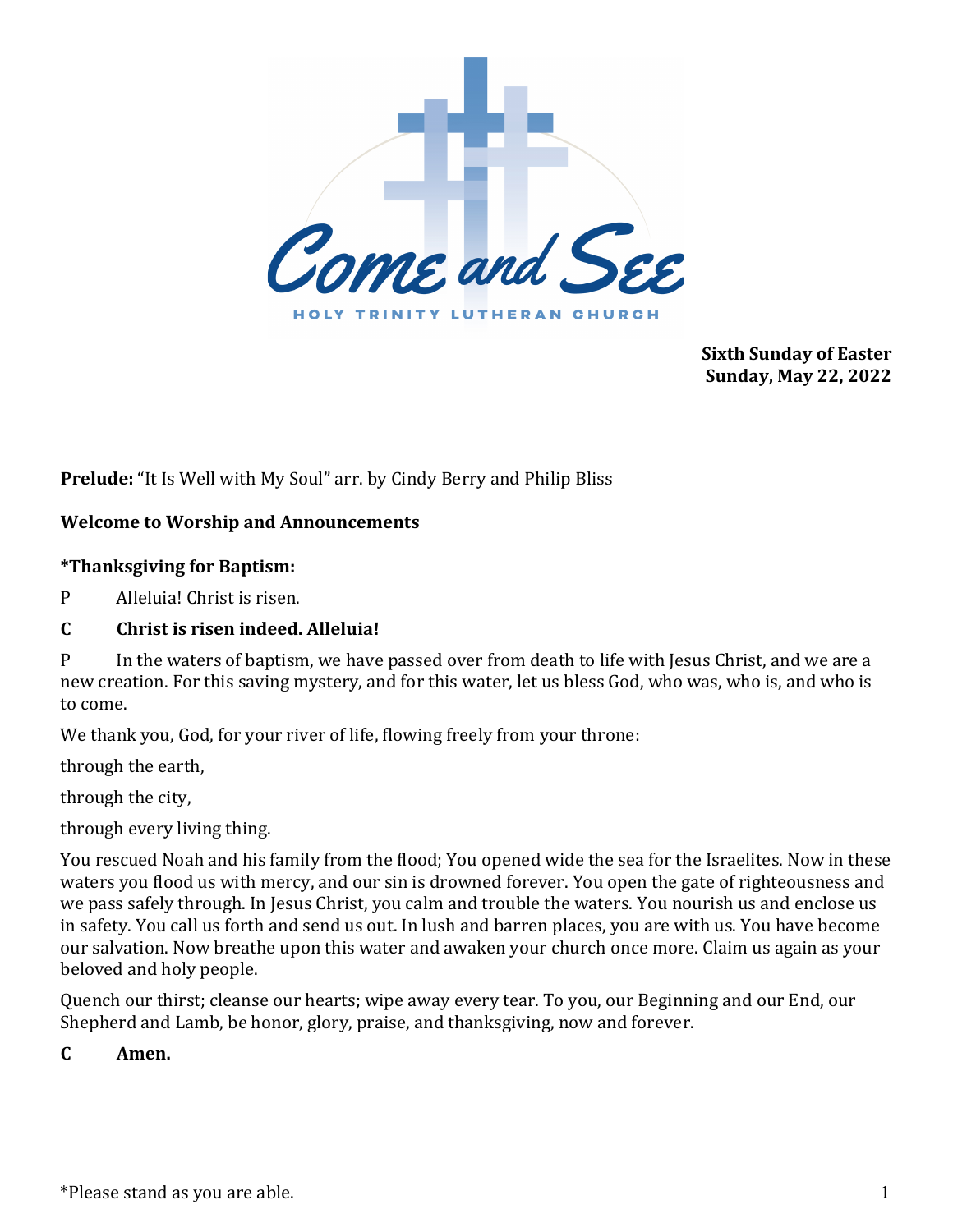# **\*Gathering Hymn:** "Come Down, O Love Divine" ELW 804

# **\*Greeting:**

P The grace of our Lord Jesus Christ, the love of God, and the communion of the Holy Spirit be with you all.

# **C And also with you.**

**\*Hymn**

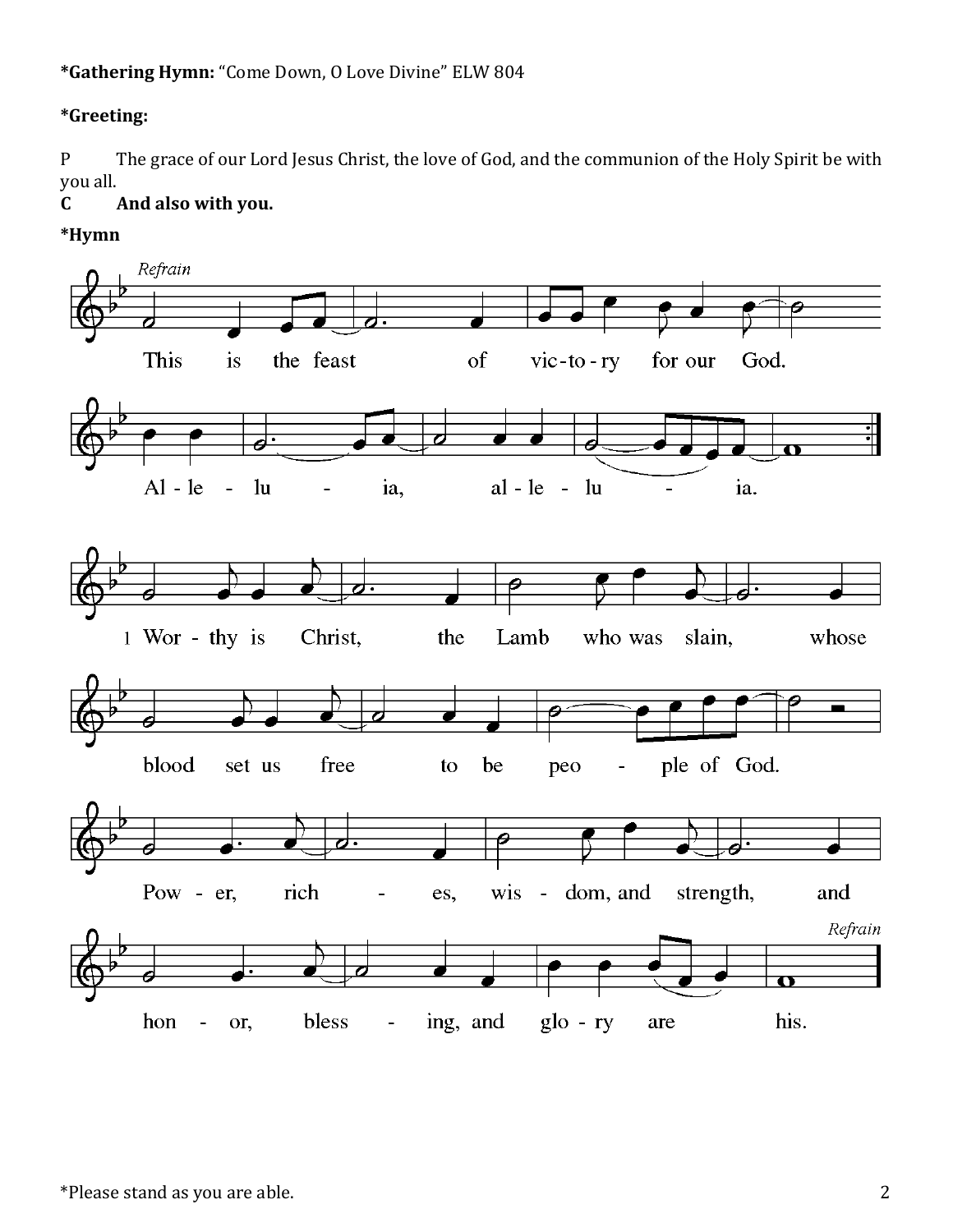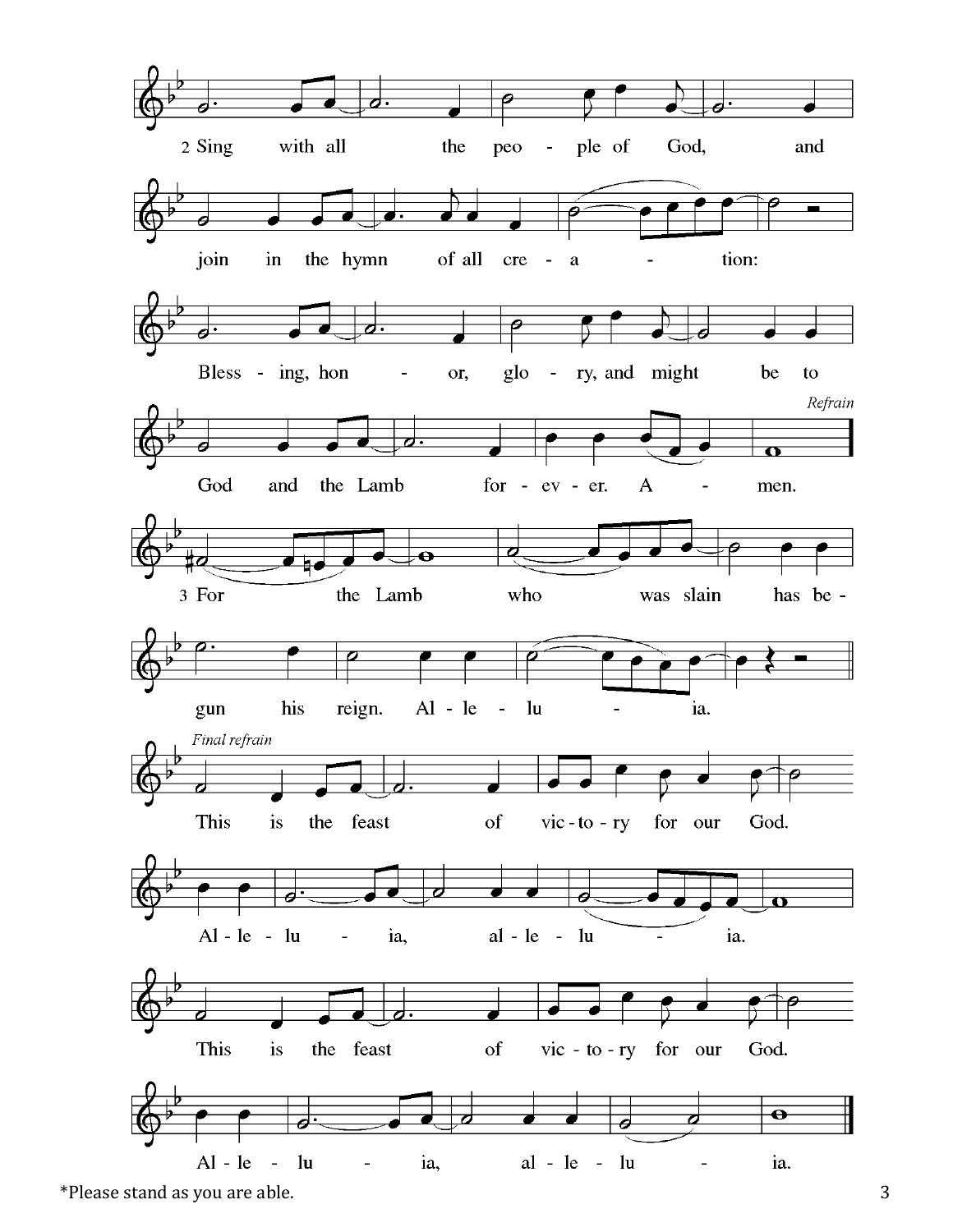### **\*Prayer of the Day:**

**All Bountiful God, you gather your people into your realm, and you promise us food from your tree of life. Nourish us with your word, that empowered by your Spirit we may love one another and the world you have made, through Jesus Christ, our Savior and Lord, who lives and reigns with you and the Holy Spirit, one God, now and forever. Amen.**

**Kids Word:** Pastor Jerry O'Neal

# **Our first reading is from Acts 16:9-15**

*A vision compels Paul to move his ministry into Greece. There he meets Lydia, an important person in the business community, whose heart has been opened by God to receive the gospel. Her conversion and baptism provide the impetus for the founding of the church at Philippi.*

<sup>9</sup>During the night Paul had a vision: there stood a man of Macedonia pleading with him and saying, "Come over to Macedonia and help us." 10When he had seen the vision, we immediately tried to cross over to Macedonia, being convinced that God had called us to proclaim the good news to them.

<sup>11</sup>We set sail from Troas and took a straight course to Samothrace, the following day to Neapolis, <sup>12</sup>and from there to Philippi, which is a leading city of the district of Macedonia and a Roman colony. We remained in this city for some days. 13On the sabbath day we went outside the gate by the river, where we supposed there was a place of prayer; and we sat down and spoke to the women who had gathered there. 14A certain woman named Lydia, a worshiper of God, was listening to us; she was from the city of Thyatira and a dealer in purple cloth. The Lord opened her heart to listen eagerly to what was said by Paul. 15When she and her household were baptized, she urged us, saying, "If you have judged me to be faithful to the Lord, come and stay at my home." And she prevailed upon us.

L Word of God. Word of life. **C Thanks be to God.**

**Psalm 67:** (Read responsively between Lector and Congregation.)

<sup>1</sup>May God be merciful to us and bless us; may the light of God's face shine upon us. <sup>2</sup>**Let your way be known upon earth, your saving health among all nations.** <sup>3</sup>Let the peoples praise you, O God; let all the peoples praise you. <sup>4</sup>**Let the nations be glad and sing for joy, for you judge the peoples with equity and guide all the nations on earth.** <sup>5</sup>Let the peoples praise you, O God; let all the peoples praise you. <sup>6</sup>**The earth has brought forth its increase; God, our own God, has blessed us.** <sup>7</sup>May God give us blessing, and may all the ends of the earth stand in awe.

# **Our second reading is from Revelation 21:10, 22--22:5**

*John's vision of a new Jerusalem coming out of heaven provides continuity with God's past actions. Yet in this new city, God's presence replaces the temple, and the glory of God and the Lamb supplants sun and moon.*

 $*$ Please stand as you are able.  $4$  $10$ And in the spirit [one of the angels] carried me away to a great, high mountain and showed me the holy city Jerusalem coming down out of heaven from God.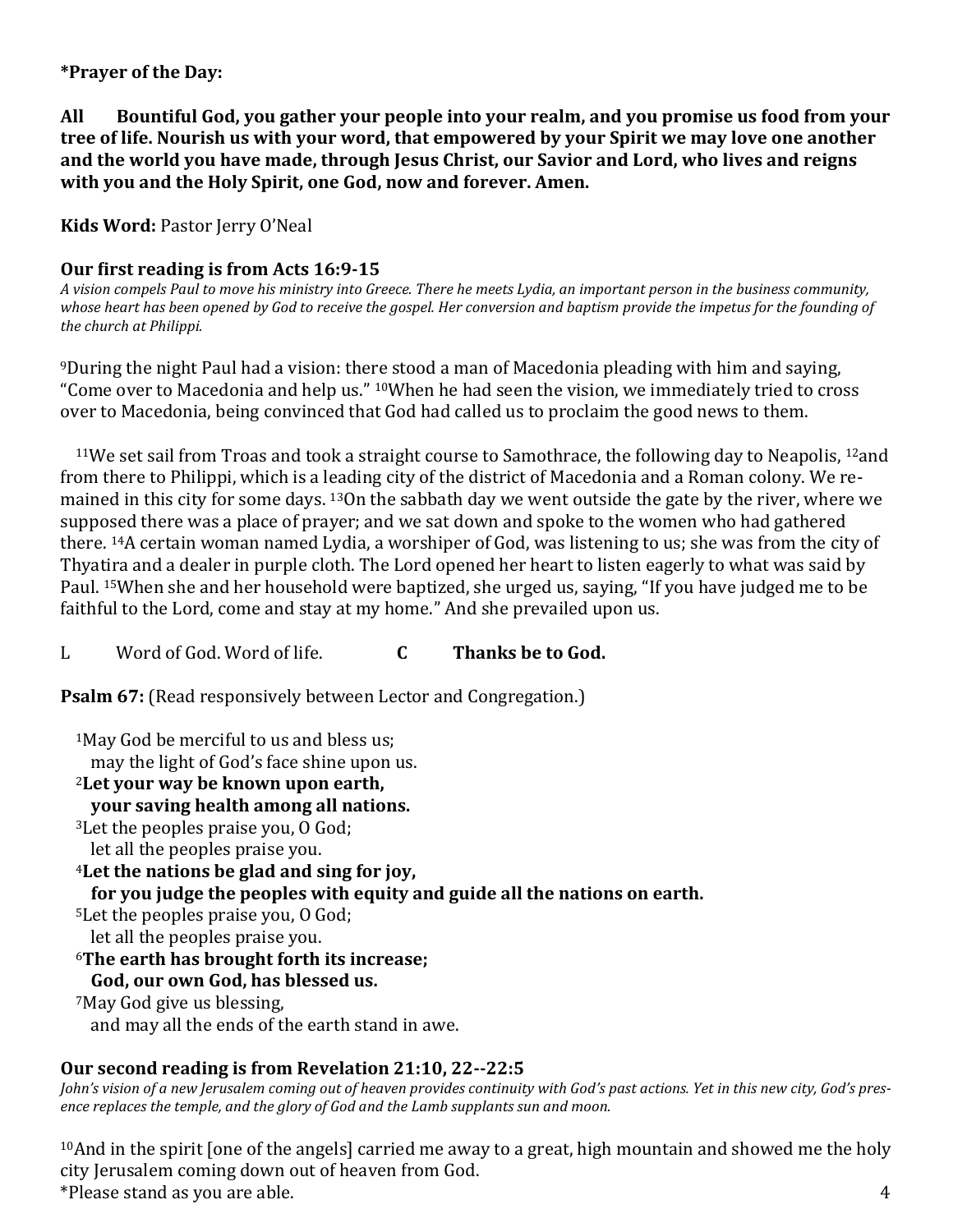$22I$  saw no temple in the city, for its temple is the Lord God the Almighty and the Lamb.  $23$ And the city has no need of sun or moon to shine on it, for the glory of God is its light, and its lamp is the Lamb. <sup>24</sup>The nations will walk by its light, and the kings of the earth will bring their glory into it. 25Its gates will never be shut by day—and there will be no night there. 26People will bring into it the glory and the honor of the nations. 27But nothing unclean will enter it, nor anyone who practices abomination or falsehood, but only those who are written in the Lamb's book of life.

<sup>22:1</sup>Then the angel showed me the river of the water of life, bright as crystal, flowing from the throne of God and of the Lamb <sup>2</sup>through the middle of the street of the city. On either side of the river is the tree of life with its twelve kinds of fruit, producing its fruit each month; and the leaves of the tree are for the healing of the nations. 3Nothing accursed will be found there any more. But the throne of God and of the Lamb will be in it, and his servants will worship him; <sup>4</sup>they will see his face, and his name will be on their foreheads. 5And there will be no more night; they need no light of lamp or sun, for the Lord God will be their light, and they will reign forever and ever.

#### L Word of God. Word of life. **C Thanks be to God.**



**\*Gospel Acclamation:** (setting 6 in ELW)

*As Jesus talks of returning to the Father, he promises to send the Advocate, the Holy Spirit, who will teach Jesus' followers and remind them of all that Jesus taught. Even more, those in whom God makes a home will experience a peace that overcomes fear.*

P The Holy Gospel according to John the 14<sup>th</sup> chapter.

# **C Glory to you, O Lord.**

<sup>23</sup>Jesus answered [Judas (not Iscariot),] "Those who love me will keep my word, and my Father will love them, and we will come to them and make our home with them. <sup>24</sup>Whoever does not love me does not keep my words; and the word that you hear is not mine, but is from the Father who sent me.

<sup>25"</sup>I have said these things to you while I am still with you. <sup>26</sup>But the Advocate, the Holy Spirit, whom the Father will send in my name, will teach you everything, and remind you of all that I have said to you. <sup>27</sup>Peace I leave with you; my peace I give to you. I do not give to you as the world gives. Do not let your hearts be troubled, and do not let them be afraid. <sup>28</sup>You heard me say to you, 'I am going away, and I am coming to you.' If you loved me, you would rejoice that I am going to the Father, because the Father is greater than I. 29And now I have told you this before it occurs, so that when it does occur, you may believe."

# P This is the Gospel of the Lord. **C Praise to you, O Christ.**

**Sermon:** Pr. Jerry O'Neal

**\*Hymn of the Day:** "Love Divine, All Loves Excelling" ELW 631

\*Please stand as you are able. 5

**<sup>\*</sup>Gospel Reading: John 14:23-29**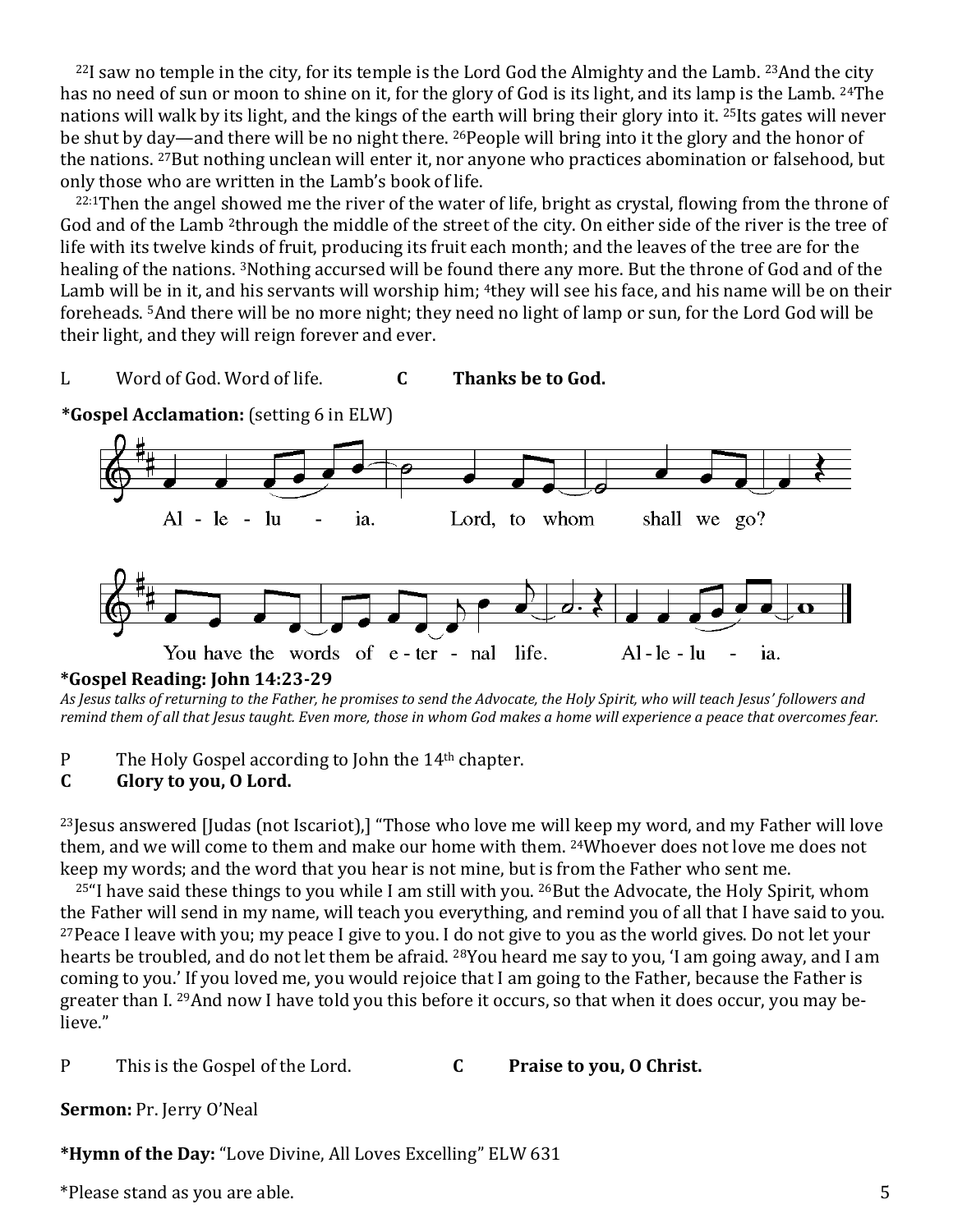## **\*Apostles' Creed:**

**P&C I believe in God, the Father almighty, creator of heaven and earth. I believe in Jesus Christ, God's only Son, our Lord, who was conceived by the Holy Spirit, born of the virgin Mary, suffered under Pontius Pilate, was crucified, died, and was buried; he descended to the dead. On the third day he rose again; he ascended into heaven, he is seated at the right hand of the Father, and he will come to judge the living and the dead. I believe in the Holy Spirit, the holy catholic Church, the communion of saints, the forgiveness of sins, the resurrection of the body, and the life** 

**everlasting. Amen.**

#### **\*Prayers:** (Congregation's response in bold type.)

L For our prayers today, I will conclude each petition with "God, in your mercy," and your response is, "**receive our prayer.**"

Set free from captivity to sin and death, we pray to the God of resurrection for the church, people in need, and all of creation.

#### *A brief silence.*

God of new life, open your church to the unexpected ways your Spirit is at work. Guide bishops, pastors, deacons, and lay leaders in their visioning, partnership, and planning. Surround us with your peace. God, in your mercy,

#### **receive our prayer.**

Give a vision of increase and abundant harvest for farmers, laborers, and gardeners who are beginning their growing season. Join their efforts with the goodness of creation to feed all living things. God, in your mercy,

#### **receive our prayer.**

Shine your light of wisdom and peace among nations. When those in power seek to assert dominance over others, confound their ways and make them yield to your humble authority. God, in your mercy,

#### **receive our prayer.**

Give safe haven to those who seek healing, liberation, or peace, especially those we now name either aloud or in the silence of our hearts (pause). Create places filled with hospitality where hurting people find your loving presence and wholeness. God, in your mercy,

#### **receive our prayer.**

Uphold the work of ministries and organizations in our communities who assist people experiencing homelessness, citizens returning from prison, and all marginalized people, especially Project Stepping Stone and Open Hands Feeding Ministry. Accomplish your will through their efforts. God, in your mercy,

#### **receive our prayer.**

Guide us to do your will in the ministries of Holy Trinity, help us to share your love and message in the Muncie community and beyond. God, in your mercy,

#### **receive our prayer.**

 $*$ Please stand as you are able.  $6<sup>6</sup>$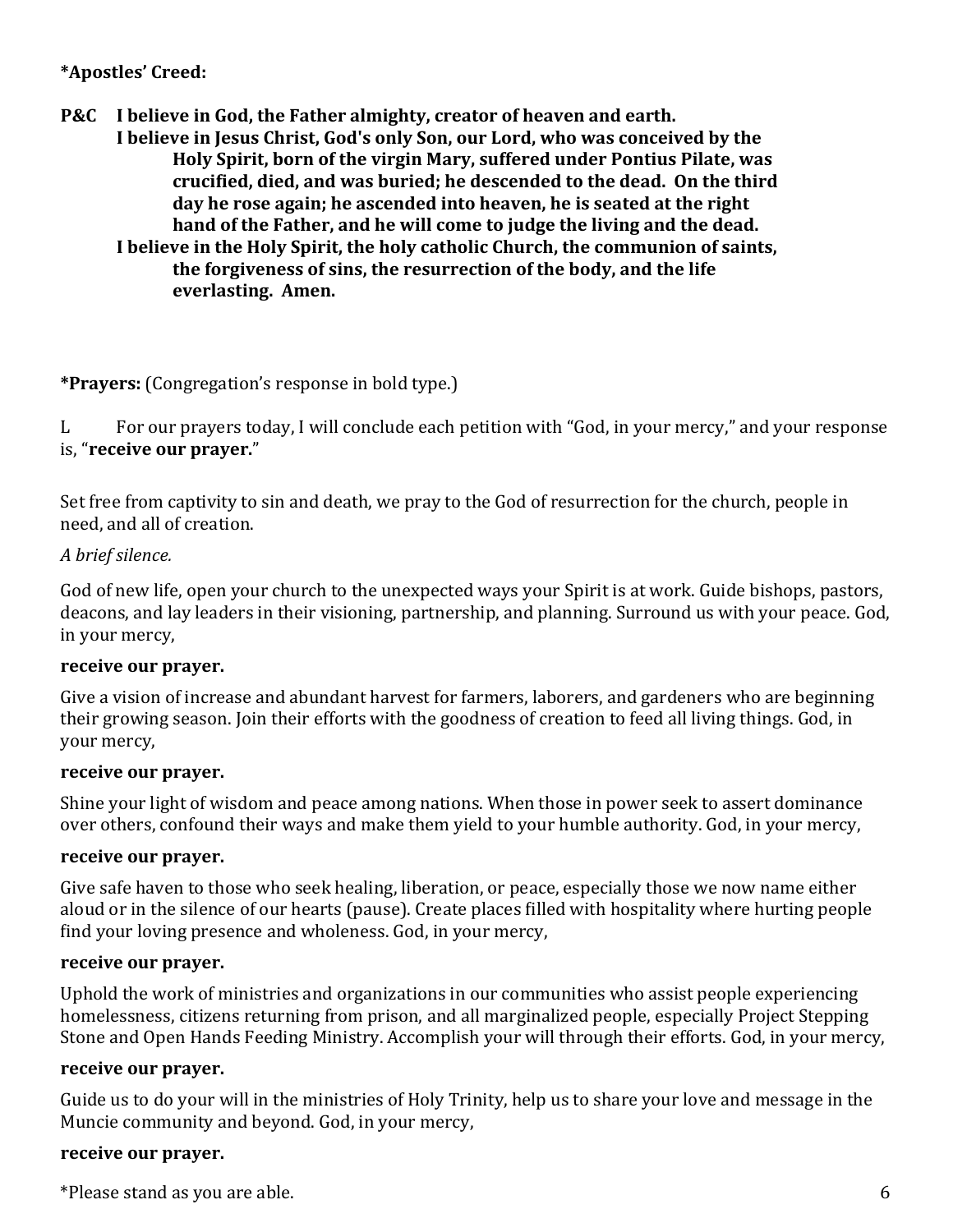Assemble your people at rivers, streams, and fonts, where we remember our baptism and welcome others into the communion of saints. Gather us with those who have died when we meet together at your river of life. God, in your mercy,

#### **receive our prayer.**

In your mercy, O God, respond to these prayers, and renew us by your life-giving Spirit; through Jesus Christ, our Savior.

#### **Amen.**

#### **\*Sharing the Peace:**

- P The peace of Christ be with you always.
- **C And also with you.**

### **Offering:**

If you would like to give electronically, you may

- 1. Download the ELCA Giving App from Google Play or Apple Store, or
- 2. Go to our website www.holytrinitylutheranchurch.com and click on the green "Give" button.
- 3. Using your bank's online BillPay features.

Thank you for your support of Holy Trinity and our ministries!

**Offering Music:** "Alleluia! Sing to Jesus" arr. by Larry Shackley





Text: Latin hymn, 17th cent.; tr. Robert Campbell, 1814-1868, alt. Music: SONNE DER GERECHTIGKEIT, Bohemian Brethren, Kirchengeseng, 1566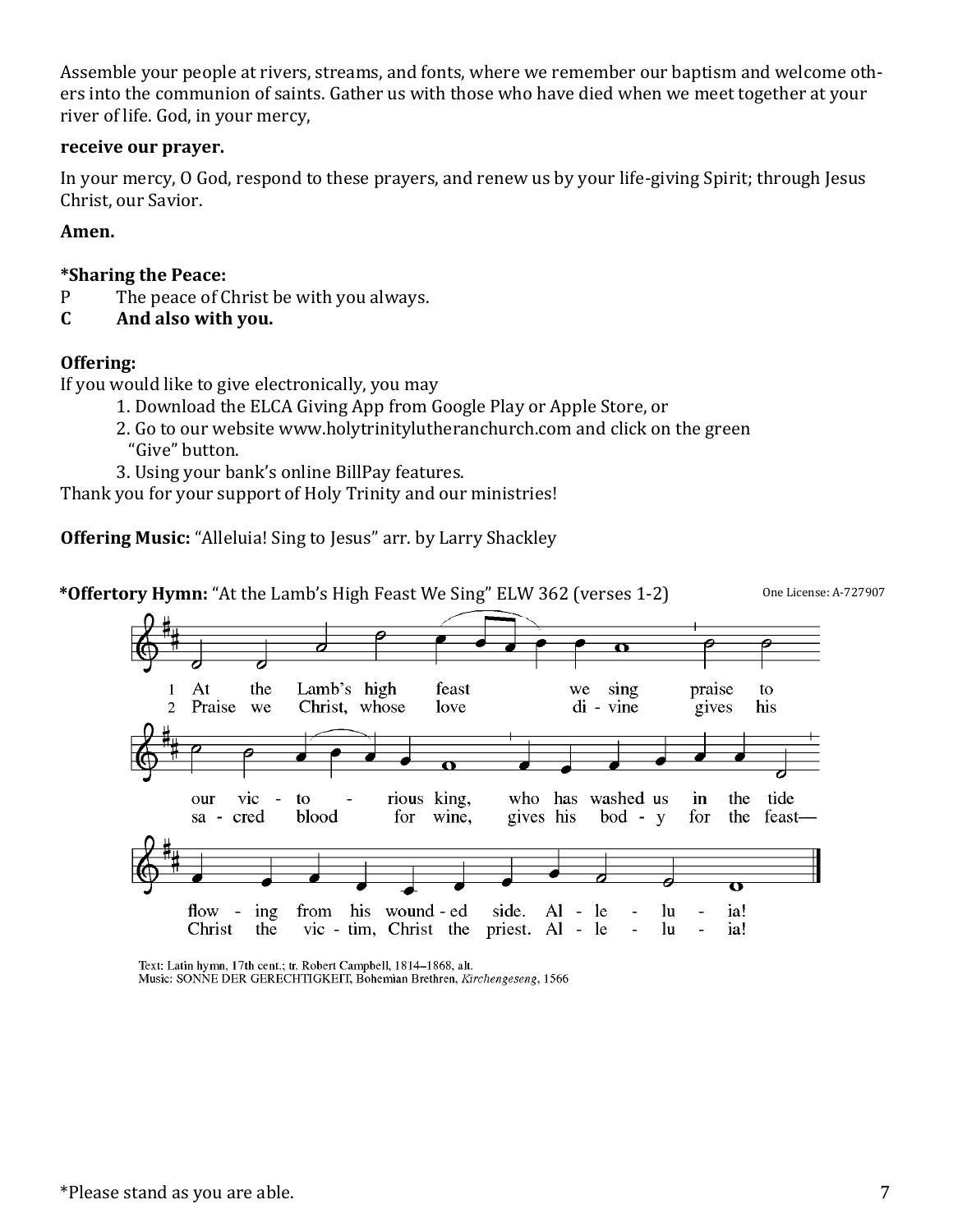# **\*Offering Prayer:**

L Living God, you gather the wolf and the lamb to feed together in your peaceable reign, and you welcome us all at your table. Reach out to us through this meal, and show us your wounded and risen body, that we may be nourished and believe in Jesus Christ, our Savior and Lord.

# **C Amen.**

# **\*Great Thanksgiving**

- P The Lord be with you.
- **C And also with you.**
- P Lift up your hearts.
- **C We lift them to the Lord.**
- P Let us give thanks to the Lord our God.
- **C It is right to give our thanks and praise.**

P It is indeed right, our duty and our joy, that we should at all times and in all places give thanks and praise to you, almighty and merciful God, for the glorious resurrection of our Savior Jesus Christ, the true Paschal Lamb who gave himself to take away our sin; who in dying has destroyed death, and in rising has brought us to eternal life.

And so, with Mary Magdalene and Peter and all the witnesses of the resurrection, with earth and sea and all their creatures, and with angels and archangels, cherubim and seraphim, we praise your name and join their unending hymn:

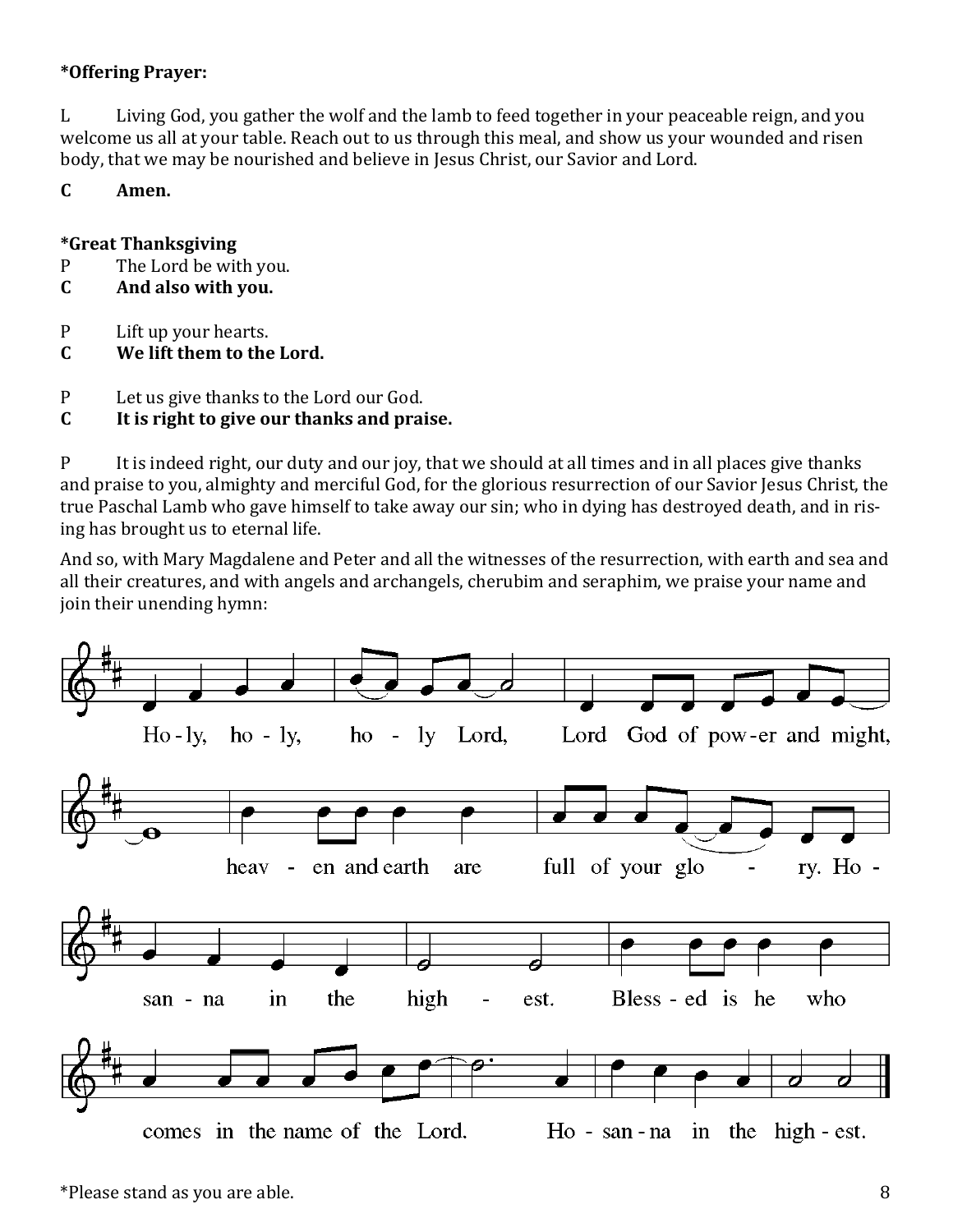P Blessed are you, O God, creator of heaven and earth. You rescued your covenant people, led them on all their journeys, and taught them by the prophets. You so loved the world that you gave your only Son, so that everyone who believes in him may not perish but may have eternal life.

*(The Words of Institution will be said in Spanish, then English.)*

P La noche en que fue entregado, nuestro Señor Jesús tomó pan y dio gracias; lo partió y lo dio a sus discípulos, diciendo: Tomen y coman; esto es mi cuerpo, dado por ustedes. Hagan esto en memoria mía.

In the night in which he was betrayed, our Lord Jesus took bread, and gave thanks; broke it, and gave it to his disciples, saying: Take and eat; this is my body, given for you. Do this for the remembrance of me.

De igual manera, después de haber cenado, tomó la copa, dio gracias y la dio a beber a todos, diciendo: Esta copa es el nuevo pacto en mi sangre, derramada por ustedes y por todo el mundo para el perdón del pecado. Hagan esto en memoria mía.

Again, after supper, he took the cup, gave thanks, and gave it for all to drink, saying: This cup is the new covenant in my blood, shed for you and for all people for the forgiveness of sin. Do this for the remembrance of me.

As often as we eat this bread and drink this cup, we proclaim the Lord's death until he comes.

#### **C Christ has died. Christ is risen. Christ will come again.**

P Pour out your Holy Spirit in this meal, and make us one in this community of faith and with your people throughout the world.

Glory and praise to you, O God, Author of life, Word made flesh, Power of the Most High, now and forever.

# **C Amen.**

#### **\*Lord's Prayer:**

- P Gathered into one by the Holy Spirit, let us pray as Jesus taught us. (Lord's Prayer)
- **All Our Father, who art in Heaven, hallowed be thy name, thy Kingdom come, thy will be done, on earth as it is in Heaven. Give us this day, our daily bread and forgive us our trespasses, as we forgive those who trespass against us; and lead us not into temptation, but deliver us from evil. For thine is the Kingdom, and the power, and the glory, forever and ever. Amen.**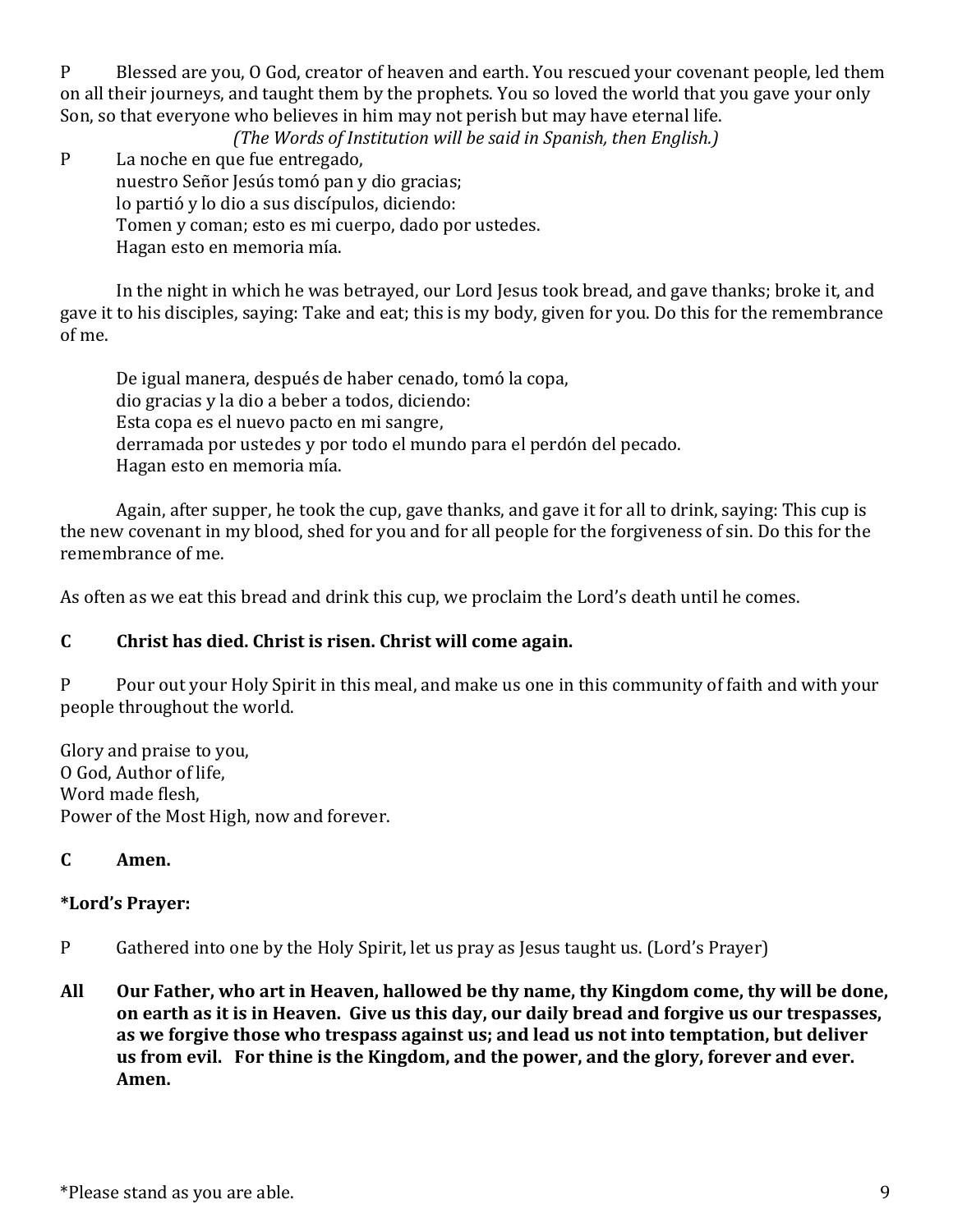### **\*Invitation to Communion:**

P The risen Christ dwells with us here. All who are hungry, all who are thirsty, come.



# **Distribution:**

*This is the Table of Grace for all who belong to Christ and seek his gifts of forgiveness, life and salvation. We extend to you all that we have in the Lord Jesus and invite you to his Holy Supper. Those communing with us who haven't been baptized and desire God's gifts of forgiveness, life and salvation in Holy Baptism are invited to talk to the Pastor. Communion is continuous as we kneel at the altar. White grape juice is offered as an alternative to wine. Communicants come to the altar down the center aisle, fill in the communion rail from left to right and return by the side aisles.*

**Communion Hymn:** "When Peace Like A River" ELW 785

# **\*Post Communion Blessing:**

P The body and blood of our Lord Jesus Christ strengthen you and keep you in his grace.

**All Amen.**

# **\*Post Communion Prayer:**

L We give you thanks, generous God, for in this bread and cup we have tasted the new heaven and earth where hunger and thirst are no more. Send us from this table as witnesses to the resurrection, that through our lives, all may know life in Jesus' name.

# **C Amen**

 $*$ Please stand as you are able.  $10$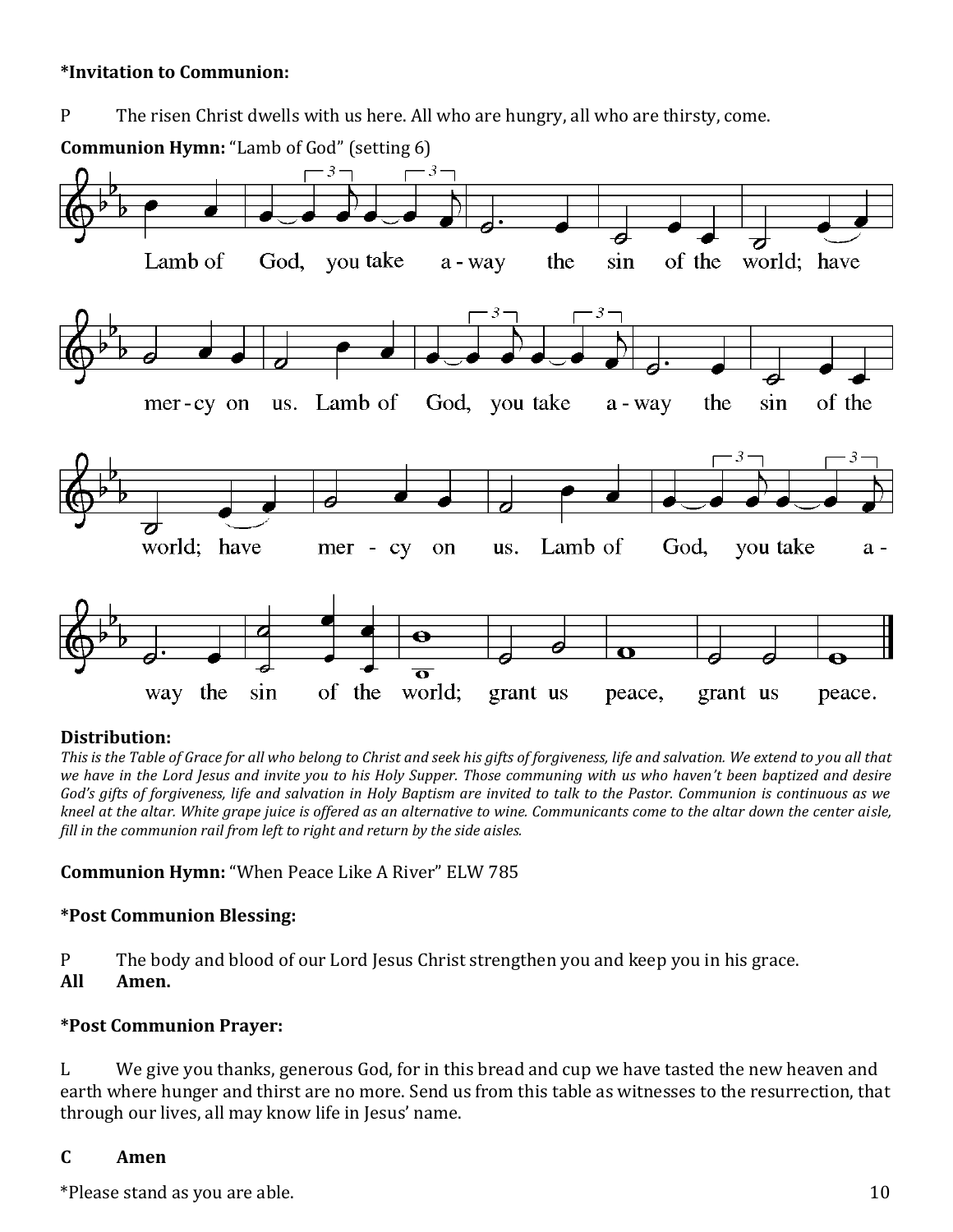# **\*Sending Call and Response:**

- L God's work!
- **C Our hands!**
- L God's love!<br> **C** Our hearts
- **C Our hearts!**
- L God's story!
- **C Our voices!**

# **\*Benediction:**

- P "Barocha" Michael Card
- **C Amen.**

**\*Sending Hymn:** "My Life Flows On In Endless Song" ELW 763

# **\*Dismissal:**

- L Alleluia! Christ is risen.
- **C Christ is risen indeed. Alleluia!**
- L Go in peace. Tell what God has done.
- **C Thanks be to God.**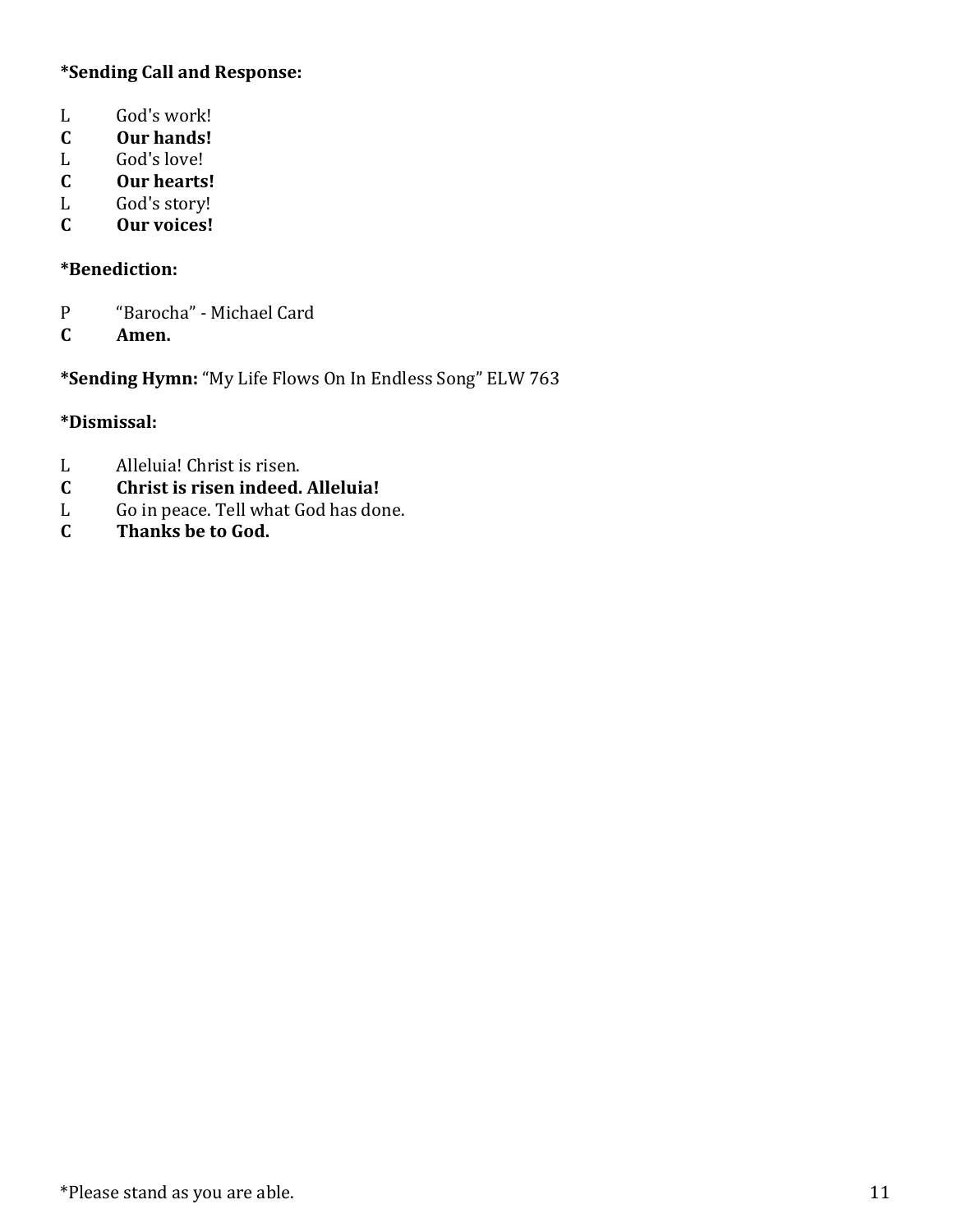#### **Announcements for May 22, 2022**

#### **Birthdays and Anniversaries for May 22 - 28, 2022:**

Birthdays:

May 22 – James Thompson May 23 – Garry Dailey May 26 – Lucas Clay May 28 - Kate Leigh

Anniversaries:

May 23 - Richard and Amy Petts May 24 - Tom and Erica Collins May 25 - Richard and Mary Lewellen

**This week's Prayers:** Please keep the following people in your prayers:

Ann Sanford, Jenni Sanderfer's mother Marcia Kelly's mother, Marguerite Sherri Elwood and family Maria and her family in Ukraine Arlene Murphy, Mike Metzcar's sister Jessica Cummings Dan Haynes For all who are sick and suffering Roberta Debolt Sue Metzcar John Paul Metzcar Liam, 2 year-old great grandson of Nancy Brown Stephanie and Rich Thompson Mary Broughton For all who are suffering with Covid For the people of Ukraine

**Serving in Worship Today: Lay Worship and Lector:** Roger Hollands **Communion Assistant and Greeter:** Dawn-Marie Oberly **Acolyte:** Micah Smith **Usher:** John Huff and Jim Suding **Altar Guild:** Rosana Scholl

#### **Flowers at the Altar:**

The bouquet of flowers are given in thanksgiving to God.

*(If you would like to purchase a \$10 flower arrangement to decorate the altar, please fill out the flower chart on the closet door*  in the lobby/narthex and make sure to fill out a slip and put the slip in the envelope with your check or money and put it in the *offering plate or send it to the church office. Thank you.)*